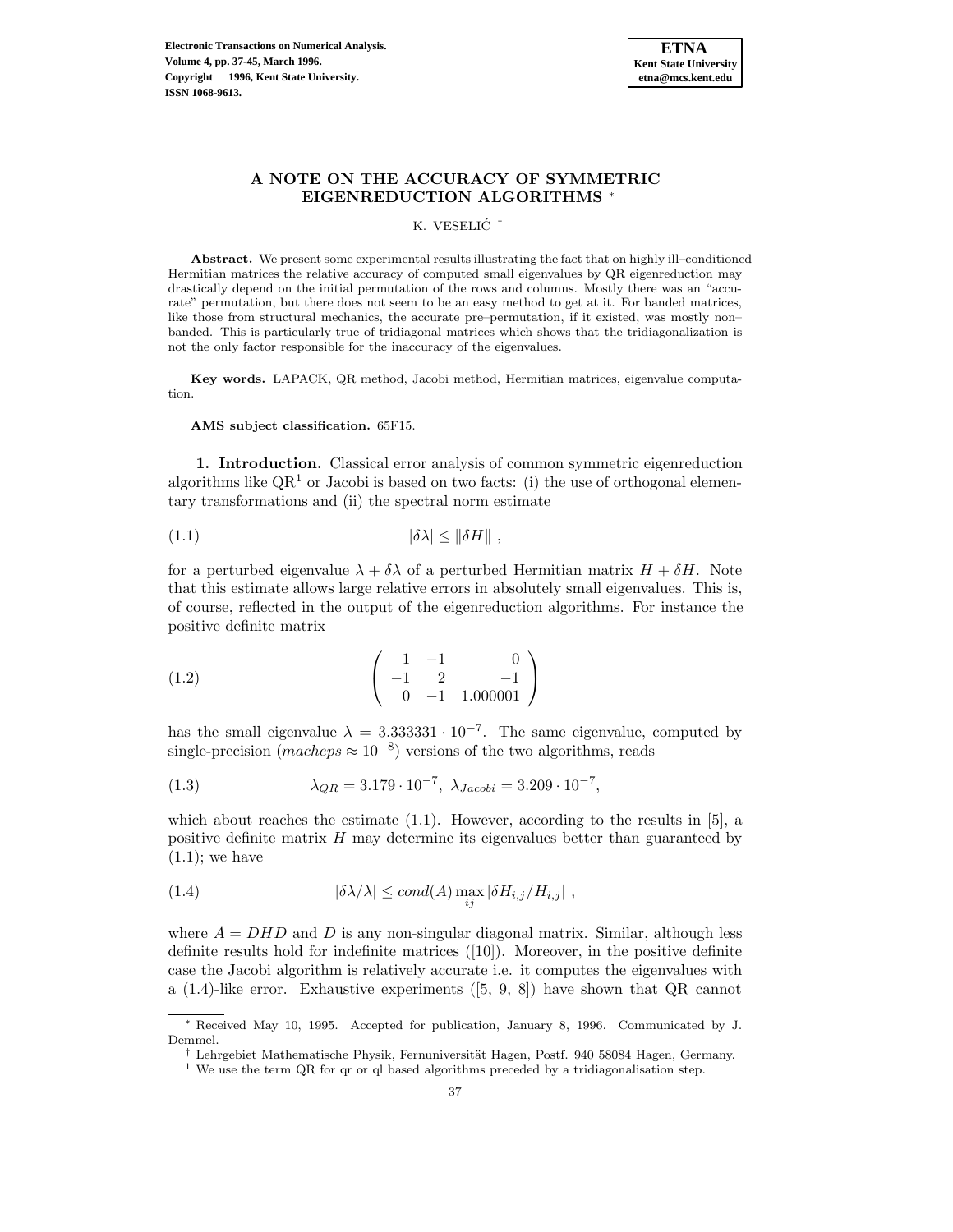reach this type of the accuracy (cf. also a theoretical result in [3]). In the indefinite case Jacobi in its standard form—like the routine *jacobi* from  $[11]$ —does no better and another, more sophisticated version of Jacobi had to be designed ([9]). This method uses indefinite Cholesky decomposition as a preconditioner and continues with hyperbolic Jacobi iterations and is shown to have error behaviour of type (1.4) [8].

The aim of this note is to call attention to the phenomenon: the accuracy of the QR algorithm may drastically depend on the permutation of rows and columns of the input matrix. This was observed in extensive numerical experiments for the papers [9] and [8].<sup>2</sup> The same is valid for Jacobi (except, of course, in the definite case). We will illustrate and discuss this phenomenon on a set of examples. The examples will consist of *well-behaved* matrices, i.e., those which, in spite of their possible high condition, determine well their eigenvalues according to (1.4). Of course, our initial example (1.2) does not belong to the class of well-behaved matrices in the mentioned sense. Our experimental results using LAPACK solvers indicate the following facts:

- 1. For most matrices there is an initial permutation improving the QR accuracy in the sense of  $(1.4)$ . This means that it was rather difficult to find matrices on which no permutation carried improvement in accuracy. Here, of course, the evidence is poor, since testing all permutations restricts the dimension to at most 7-8. LAPACK version 1.0 had the tendency to prefer the columnnorm decreasing permutation, version 2.0 the reverse, but in neither case the effect was strong enough to recommend this pre–permutation in general. Even more erratic was the behaviour on banded matrices like those from structural mechanics, where an optimal permutation was never banded.
- 2. In particular, on initially tridiagonal matrices a most accurate permutation is mostly non-tridiagonal; this implies that the tridiagonalization part of the algorithm is not exclusively responsible for the loss of accuracy (cf. [3]).
- 3. The QR accuracy (for the same initial permutation) may vary with the hardware used (which usually implies a different compiler). In particular, the 'V' option (with eigenvectors) may differ drastically from the 'N' option (no eigenvectors).
- 4. For the symmetric Jacobi method the column-decreasing order almost always visibly improves the accuracy–unless, of course, the matrix is positive definite and Jacobi is accurate for any permutation [5]. This effect is not strong enough to recommend symmetric Jacobi method for indefinite matrices.
- 5. Of all used methods the modified Jacobi [9] stands out because of its usually high accuracy, which recommends it as a method of choice when accurate eigenreducing is desired.
- 6. Examples of matrices on which even our modified Jacobi lacks the expected accuracy are very rare  $[9], [8]$ . This inaccuracy is known to be due to the insufficiency of the complete pivoting strategy of indefinite Cholesky preconditioner [2] and on known examples of this kind an ad hoc change of the pivoting strategy will produce the expected accuracy. In any case, in all our experiments no matrix was found on which a QR solver with an 'omniscient pre–permutation' would beat our modified Jacobi, again with an 'omniscient' pivoting strategy.

Our QR algorithm is ssyev, dsyev from LAPACK, Version 1.0. The Jacobi al-

 $2$  The first who called our attention to this phenomenon was C. Moler (personal communication, 1990).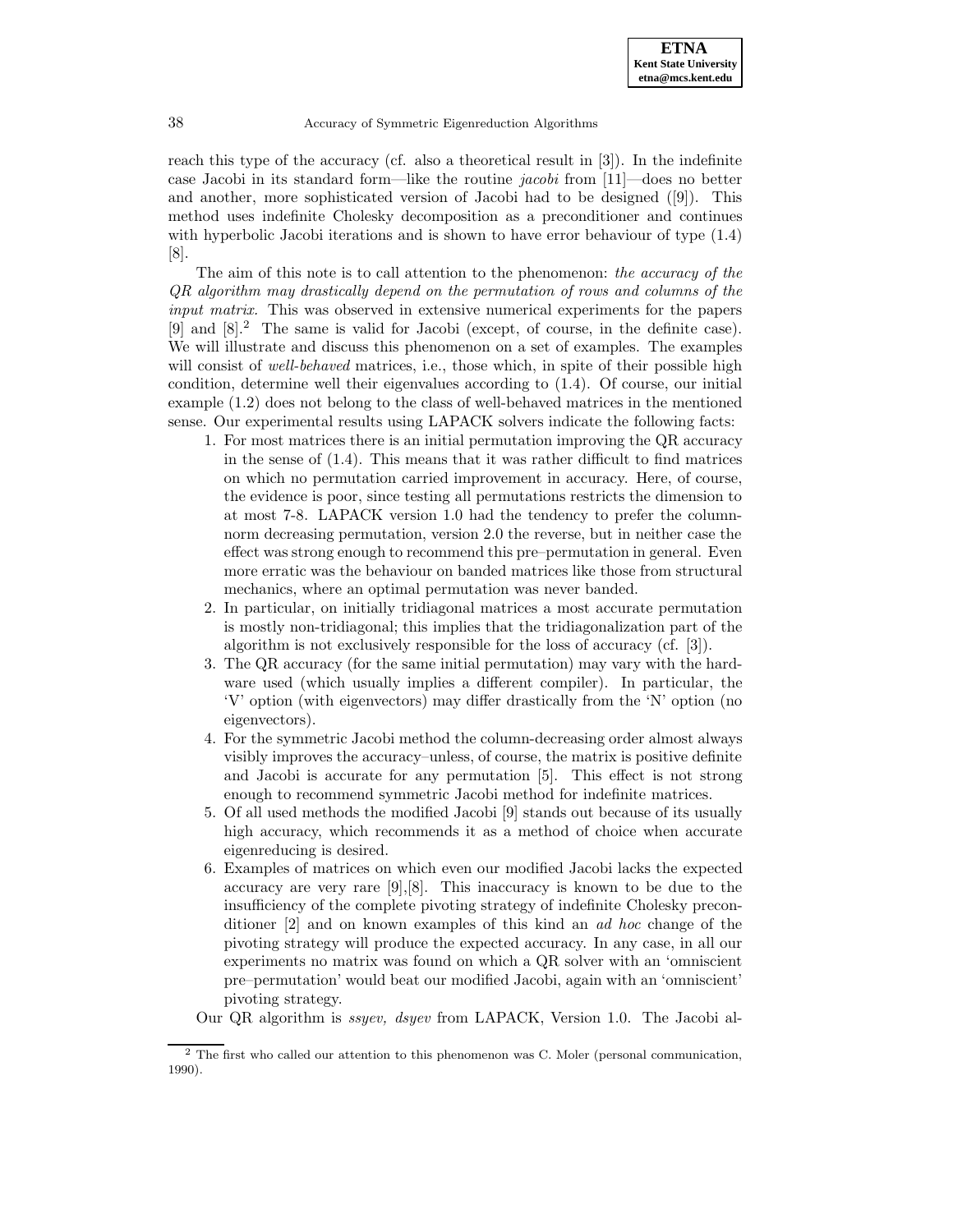gorithms are  $space$ -a standard Jacobi algorithm–as well as  $ssyevj$  and  $dsyevj$ –implicit Jacobi algorithms (available from netlib)–based on [9] and [8] which produce a greater relative accuracy.<sup>3</sup> Fortran programs are implemented on an IBM RISC-6000 and this is the standard situation. "Critical cases" have been re-run on a 486-PC with the same fortran codes, but, of course, other hardware and compiler. The latter results are reported only if they sensibly deviate from the standard ones.

We also repeated some experiments using LAPACK 2.0 routines. The results are qualitatively the same but may greatly differ on individual matrices. These are presented at the end of the paper. Again, it is worthwhile to mention the significant, sometimes drastic difference change in accuracy between LAPACK QR solvers with and without eigenvector option.

We accepted common initial digits of the eigenvalues, obtained by *dsyev* and dsyevj, as "correct". A matrix is accepted as well-behaved if ssyevj computed its eigenvalues correctly. All tested matrices had, of course, a condition number of at least  $10<sup>6</sup>$  so that the classical, norm error analysis of small eigenvalues is of little use in single precision computations. We skipped reporting standard Jacobi  $(sjac)$  results whenever they are well-known to be accurate, e.g., in positive definite cases.

**2. Random matrices.** We tested several hundreds of matrices of the dimension  $n \leq 50$  and the form

(2.1) H = DAD,

where  $D$  is a random diagonal matrix. The matrix  $A$  was chosen in two ways: (i) with random elements between  $-1$  and 1 and (ii) as  $UD_0U^T$ , where  $D_0$  is a given diagonal matrix and  $U$  a random orthogonal matrix. In case (i) pre–permuting the matrix as above was always a full success. For instance, take a typical such matrix

(2.2) 
$$
\begin{pmatrix} -9.990E + 07 & -8.740E + 03 & -4.440E + 07 \ -8.740E + 03 & -1.890E - 01 & 9.160E + 02 \ -4.440E + 07 & 9.160E + 02 & 3.130E + 07 \end{pmatrix},
$$

which, decreasingly permuted reads

(2.3) 
$$
\begin{pmatrix} -9.990E + 07 & -4.440E + 07 & -8.740E + 03 \ -4.440E + 07 & 3.130E + 07 & 9.160E + 02 \ -8.740E + 03 & 9.160E + 02 & -1.890E - 01 \end{pmatrix}.
$$

Here the experiments yielded the following maximal relative errors in all eigenvalues:

(2.4) *disgev ssyev ssyev size*  
\n*unpermuted* 
$$
1.2E - 08
$$
  $2.9E - 07$   $2.4E + 01$   $5.5E - 07$   
\n*permuted*  $2.0E - 15$   $2.9E - 07$   $3.8E - 07$   $5.3E - 07$ .

Here, and in the following the eigenvalues computed by *dsyevj* are taken as correct. The improvement produce by a permutation on values from *ssyev* is dramatic. A similar situation was observed in case (ii). However, in that case, for a cleverly chosen  $D_0$  a decreasing permutation produced a less significant improvement. For instance, consider the matrix

<sup>&</sup>lt;sup>3</sup> The beginning letter "s" or "d" in the algorithm name mean as usual single or double precision version, respectively.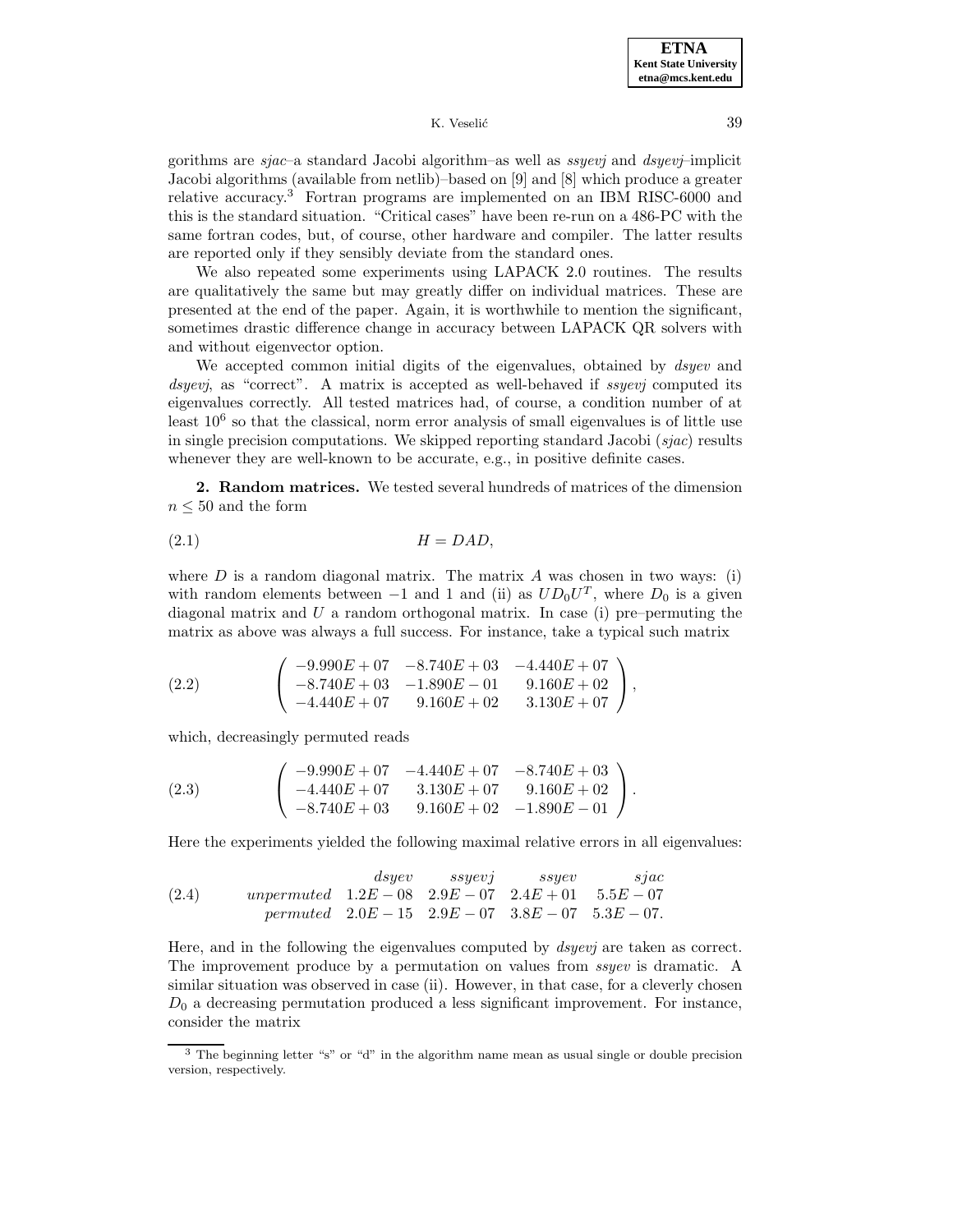$$
(2.5) \quad\n\begin{pmatrix}\n3.646E + 04 & -6.317E + 02 & 2.389E + 02 & -1.124E + 04 \\
-6.317E + 02 & 1.791E + 04 & 1.097E + 01 & -5.161E + 02 \\
2.389E + 02 & 1.097E + 01 & 5.501E + 00 & 1.952E + 02 \\
-1.124E + 04 & -5.161E + 02 & 1.952E + 02 & 2.195E + 04\n\end{pmatrix}.
$$

Its decreasingly ordered permutation is

$$
(2.6) \quad\n\begin{pmatrix}\n3.646E + 04 & -1.124E + 04 & -6.317E + 02 & 2.389E + 02 \\
-1.124E + 04 & 2.195E + 04 & -5.161E + 02 & 1.952E + 02 \\
-6.317E + 02 & -5.161E + 02 & 1.791E + 04 & 1.097E + 01 \\
2.389E + 02 & 1.952E + 02 & 1.097E + 01 & 5.501E + 00\n\end{pmatrix}.
$$

Here the relative errors were

(2.7) *disyev ssyev ssyev sjac*  
\n(2.7) *unpermuted* 
$$
8E - 10
$$
  $4E - 05$   $6E - 02$   $5E - 05$   
\n*permuted*  $5E - 13$   $4E - 05$   $1E - 01$   $1E - 04$ 

which, effectively, means that the permutation produced no improvement. A search over all possible permutations, however, found

$$
(2.8) \quad\n\begin{pmatrix}\n5.501E + 00 & 1.952E + 02 & 2.389E + 02 & 1.097E + 01 \\
1.952E + 02 & 2.195E + 04 & -1.124E + 04 & -5.161E + 02 \\
2.389E + 02 & -1.124E + 04 & 3.646E + 04 & -6.317E + 02 \\
1.097E + 01 & -5.161E + 02 & -6.317E + 02 & 1.791E + 04\n\end{pmatrix}
$$

with the maximal errors

(2.9) 
$$
dsyev\t\quad ssyevj\t\quad ssyev\t\quad sjac\n1E-13\t4E-05\t9E-05\t3E-06,
$$

which are satisfactory.

**3. Some special matrices.** We begin with a tridiagonal matrix whose wellbehavedness is well-known  $([1, 4])$ :

(3.1) 
$$
H = \left(\begin{array}{cccccc} 0 & w & 0 & 0 & 0 & 0 \\ w & 0 & 1 & 0 & 0 & 0 \\ 0 & 1 & 0 & w & 0 & 0 \\ 0 & 0 & w & 0 & 1 & 0 \\ 0 & 0 & 0 & 1 & 0 & w \\ 0 & 0 & 0 & 0 & w & 0 \end{array}\right)
$$

with  $w = 1E - 03$ . Here the eigenvalues occur in plus-minus pairs. The correct value of small eigenvalue pair is

## $\pm 9.999990E - 10.$

The routine ssyev computed the values  $1.2295756E - 09$  and  $-8.1312388E - 10$  and sjac computed the values  $2.9E - 08$  and  $-3.5E - 11$ . When the matrix was permuted to a columns decreasing order, ssyev improved a little:  $9.92E - 10$ ,  $-1.01E - 09$ . The corresponding *sjac* eigenvalues were accurate:  $\pm 9.9999886E - 10$ . However on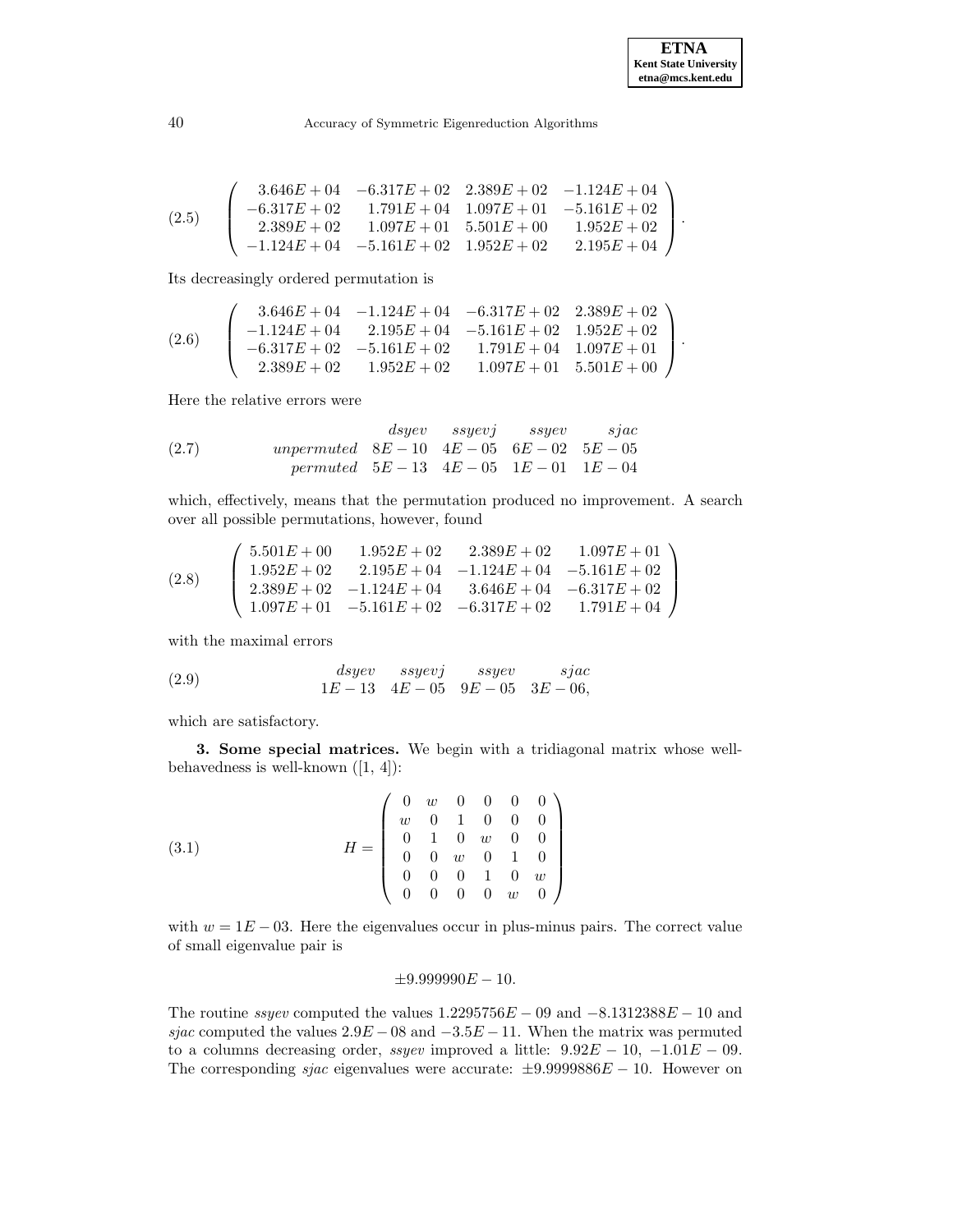

a 486-PC sjac gave only  $1.00003E - 09$ ,  $-9.9997E - 10$ . The best results for ssyev result were obtained with the permutation

$$
(3.2) \qquad \qquad \left(\begin{array}{cccccc} 0 & 0 & 1 & 0 & 0 & w \\ 0 & 0 & 0 & w & 0 & 0 \\ 1 & 0 & 0 & 0 & w & 0 \\ 0 & w & 0 & 0 & 1 & 0 \\ 0 & 0 & w & 1 & 0 & 0 \\ w & 0 & 0 & 0 & 0 & 0 \end{array}\right),
$$

where the computed small eigenvalues were  $9.993E-10$ ,  $-1.001E-09$ . Note howerver that this accuracy was obtained on 14 other permutations! For matrix (3.2), however, sjac performed poorly obtaining values  $2.3E - 11$  and  $-4.3E - 08$ . This example shows that inaccuracies of the QR method do not lie only in the tridiagonalization step. Quite often a permutation which needed to be subsequently tridiagonalized produced better accuracy than the initial tridiagonal matrix did!

We now take some examples from structural mechanics. Consider the eigenvalue problem

$$
(3.3) \t\t Kx = \lambda Mx,
$$

where  $M$ , the mass matrix, is diagonal and positive definite whereas the  $K$ , the stiffness matrix, is positive definite and sparse. Here in fact, our experiments are performed on the derived matrix  $M^{-1/2}KM^{-1/2}$ .

Longitudinal vibrations of a beam are described by

(3.4) 
$$
K = (n+1)^2 \begin{pmatrix} 2 & -1 & & & \\ -1 & 2 & \ddots & & \\ & \ddots & \ddots & \ddots & \\ & & \ddots & \ddots & -1 \\ & & & -1 & 2 \end{pmatrix}.
$$

First take  $n = 5$  and  $M = diag(1, 1, 10^6, 1, 1)$  (one heavy mass point). This yields the matrix

$$
\left(\begin{array}{cccccc}72 & -36 & 0 & 0 & 0 \\-36 & 72 & -0.036 & 0 & 0 \\0 & -0.036 & 0.000072 & -0.036 & 0 \\0 & 0 & -0.036 & 72 & -36 \\0 & 0 & 0 & -36 & 72\end{array}\right)
$$

with the eigenvalues

$$
\begin{array}{c} 1.08000012E+02 \\ 1.08000000E+02 \\ 3.60000360E+01 \\ 3.60000000E+01 \\ 2.3999800E-05. \end{array}
$$

Here the smallest eigenvalue is of interest. The routine ssyev produced the value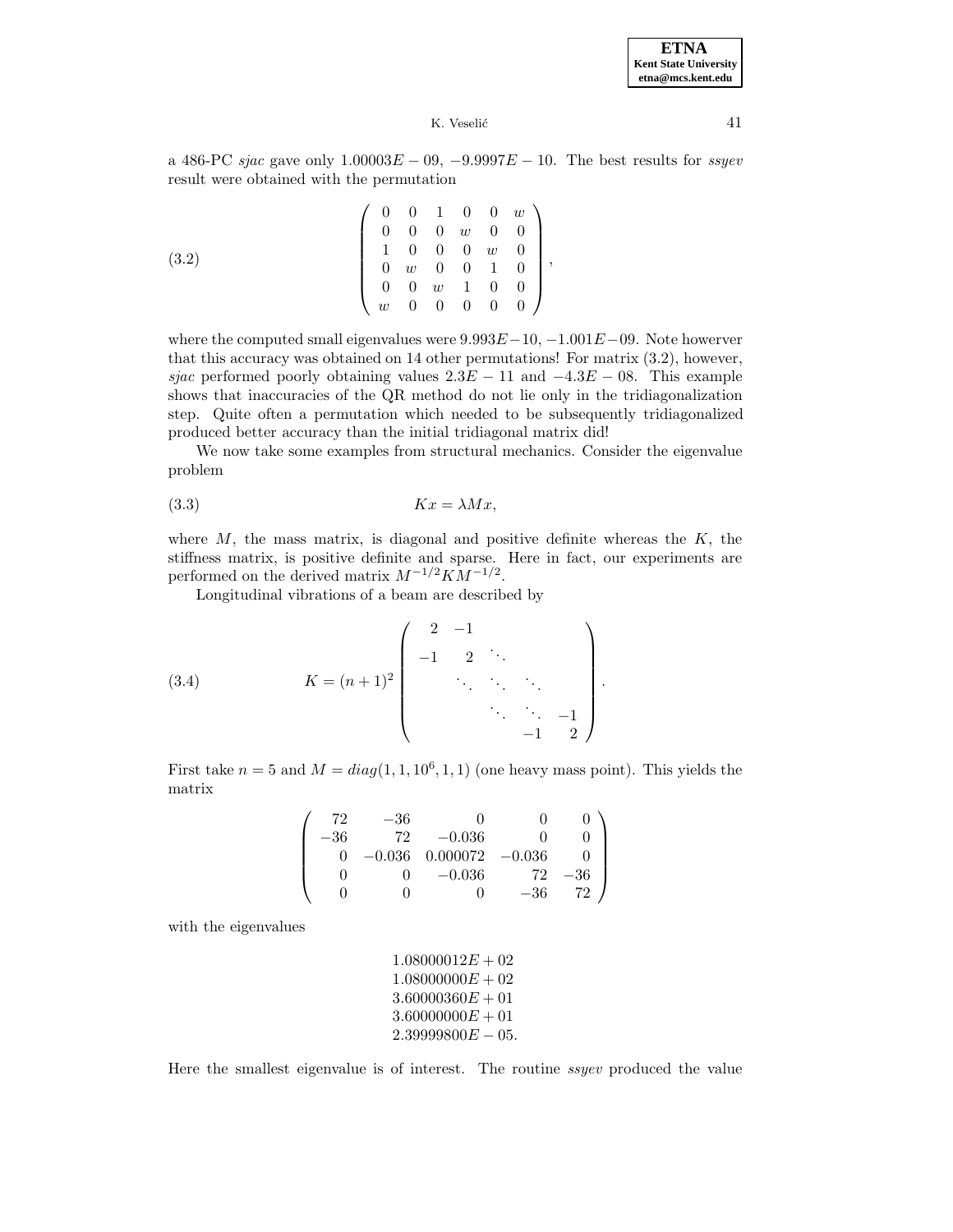$1.96E - 05$  (2.312 $E - 05$  on 486-PC). For the column-decreasing permutation,

$$
(3.5) \qquad \begin{pmatrix} 72 & 0 & -36 & 0 & -0.036 \\ 0 & 72 & 0 & -36 & -0.036 \\ -36 & 0 & 72 & 0 & 0 \\ 0 & -36 & 0 & 72 & 0 \\ -0.036 & -0.036 & 0 & 0 & 0.000072 \end{pmatrix},
$$

ssyev gave  $1.2E - 05$ . However, there was a permutation,

$$
(3.6) \qquad \qquad \begin{pmatrix} 0.000072 & 0 & -0.036 & -0.036 & 0 \\ 0 & 72 & -36 & 0 & 0 \\ -0.036 & -36 & 72 & 0 & 0 \\ -0.036 & 0 & 0 & 72 & -36 \\ 0 & 0 & 0 & -36 & 72 \end{pmatrix},
$$

where ssyev gave  $2.39999899E - 05$ , and there were 23 more permutations with this accuracy!

Another example from structural mechanics is that of a transversally vibrating beam where K from (3.4) is replaced by its square. Take now  $n = 6$ , and let  $M =$  $diag(1, 1, 10^6, 10^6, 1, 1)$ . This yields the matrix

$$
(3.7) \quad\n\begin{pmatrix}\n12005 & -9604 & 2.401 & 0 & 0 & 0 \\
-9604 & 14406 & -9.604 & 2.401 & 0 & 0 \\
2.401 & -9.604 & 0.014406 & -0.009604 & 2.401 & 0 \\
0 & 2.401 & -0.009604 & 0.014406 & -9.604 & 2.401 \\
0 & 0 & 2.401 & -9.604 & 14406 & -9604 \\
0 & 0 & 0 & 2.401 & -9604 & 12005\n\end{pmatrix}.
$$

The correct eigenvalues are

(3.8)  
\n
$$
2.2884245E + 04
$$
\n
$$
2.2884243E + 04
$$
\n
$$
3.5267703E + 03
$$
\n
$$
3.5267620E + 03
$$
\n
$$
8.4034726E - 03
$$
\n
$$
1.7149986E - 04.
$$

Here ssyev computed values  $9.3E - 03$  and  $3.7E - 04$  (values  $8.6E - 03$ , and  $-9.8E - 03$ ) 04 on the 486-PC) as the smallest eigenvalues. With the column-norm decreasing ordering,

$$
(3.9) \quad \left(\begin{array}{cccccc} 14406 & 0 & -9604 & 0 & 2.401 & -9.604 \\ 0 & 14406 & 0 & -9604 & -9.604 & 2.401 \\ -9604 & 0 & 12005 & 0 & 0 & 2.401 \\ 0 & -9604 & 0 & 12005 & 2.401 & 0 \\ 2.401 & -9.604 & 0 & 2.401 & 0.014406 & -0.009604 \\ -9.604 & 2.401 & 2.401 & 0 & -0.009604 & 0.014406 \end{array}\right),
$$

ssyev computed values  $1E - 02$  and  $7E - 04$  which was not a success. A permutation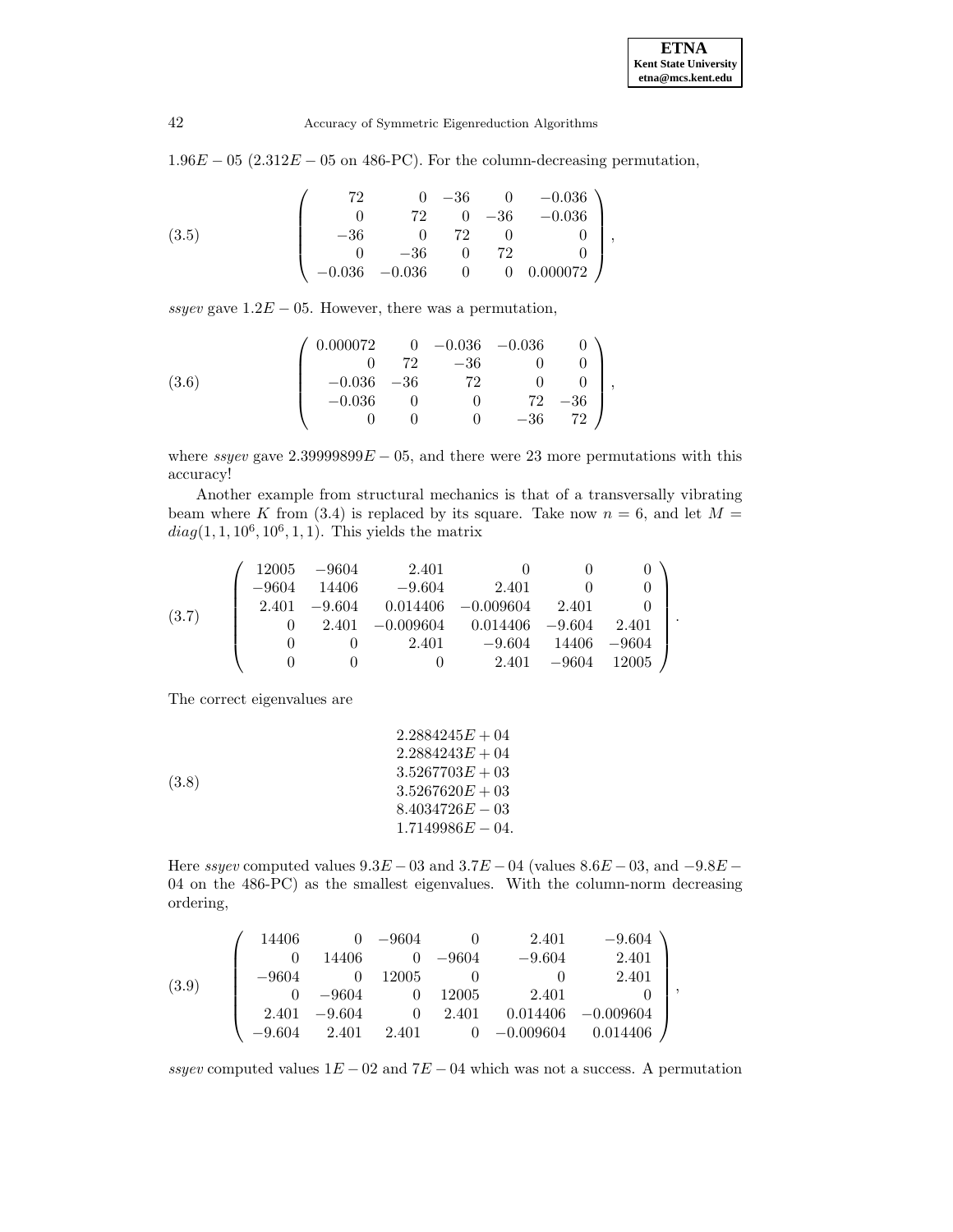which produced optimal results is

|        | 0.014406    |         | 2.401    |         | $2.401 -0.009604 -9.604$ |         |  |
|--------|-------------|---------|----------|---------|--------------------------|---------|--|
| (3.10) |             | 12005   | $-9604$  |         | 2.401                    |         |  |
|        | 2.401       | $-9604$ | - 14406  |         | $-9.604$                 |         |  |
|        | 2.401       |         |          | 12005   |                          | $-9604$ |  |
|        | $-0.009604$ | 2.401   | $-9.604$ |         | 0.014406                 | 2.401   |  |
|        | $-9.604$    |         |          | $-9604$ | 2.401                    | 14406   |  |

Here ssyev computed values  $8.402E-03$  and  $1.702E-04$ , but the PC did much worse obtaining values  $7.75E - 03$  and  $-6.03E - 04$ .

Some earlier experiments of ours seem also to indicate that accuracy gets even worse, if a "band preserving" tridiagonalisation is used.

Note also a recent result in [6] where a simple criterion is given to check whether a rotation is dangerous –at least in the positive definite case. It was emphasized also , both in [9] and in [6], that in cases where a rotation is dangerous that it is better to factor  $H$  (this need not always be just the Cholesky factor). Subsequently one should perform a singular value decomposition on a factor This has the advantage that it deals with a matrix whose condition number is the square root of the original one. Note that the Cholesky decomposition of a well-behaved positive definite matrix is always accurate [5]. But, even if the matrix is not well behaved, a careful evaluation of its factor may save the accuracy. In [6] the Hilbert matrix is given as an example of this. Our matrix (1.2) is not less interesting in this respect. Actually, this matrix can be written as

$$
H = LL^T
$$

with

$$
L^T = \left(\begin{array}{rrr} 1 & -1 & 0 \\ 0 & 1 & -1 \\ 0 & 0 & 0.001 \end{array}\right).
$$

The matrix  $L^T$  determines its singular values well, being bidiagonal; see [4]. So, methods for computing accurate factors of matrices with given structure may be a promising subject for future research.

We finally produce a well-behaved matrix on which even our modified Jacobi is inaccurate. Take

(3.11) 
$$
H = \begin{pmatrix} 1 & 1 & 1 \\ 1 & 0 & 0 \\ 1 & 0 & \varepsilon \end{pmatrix} , \varepsilon = 1E - 07
$$

with the small, well defined eigenvalue  $5.000000E - 08$ . Here QR was correct on the permutations 1, 2, 3 and 1, 3, 2. The best sjac value  $4.85E - 08$  was obtained on the permutation  $3, 1, 2$ . Here even our reference algorithm ssyevj was not much better. This is due to the fact that in this case the indefinite symmetric decomposition [2] (which is the first part of ssyevj and which here begins with a simple Gaussian elimination step) is inaccurate  $[9, 10, 8]^4$  According to  $[10, 8]$  the well-behavedness of the matrix  $H$  in  $(3.11)$  is due to the factorization

$$
H = GJG^T
$$

<sup>4</sup> It was probably Rutishauser [7] who first produced this matrix as an example where the common complete pivoting in Gaussian elimination is sensibly less accurate than some other strategies.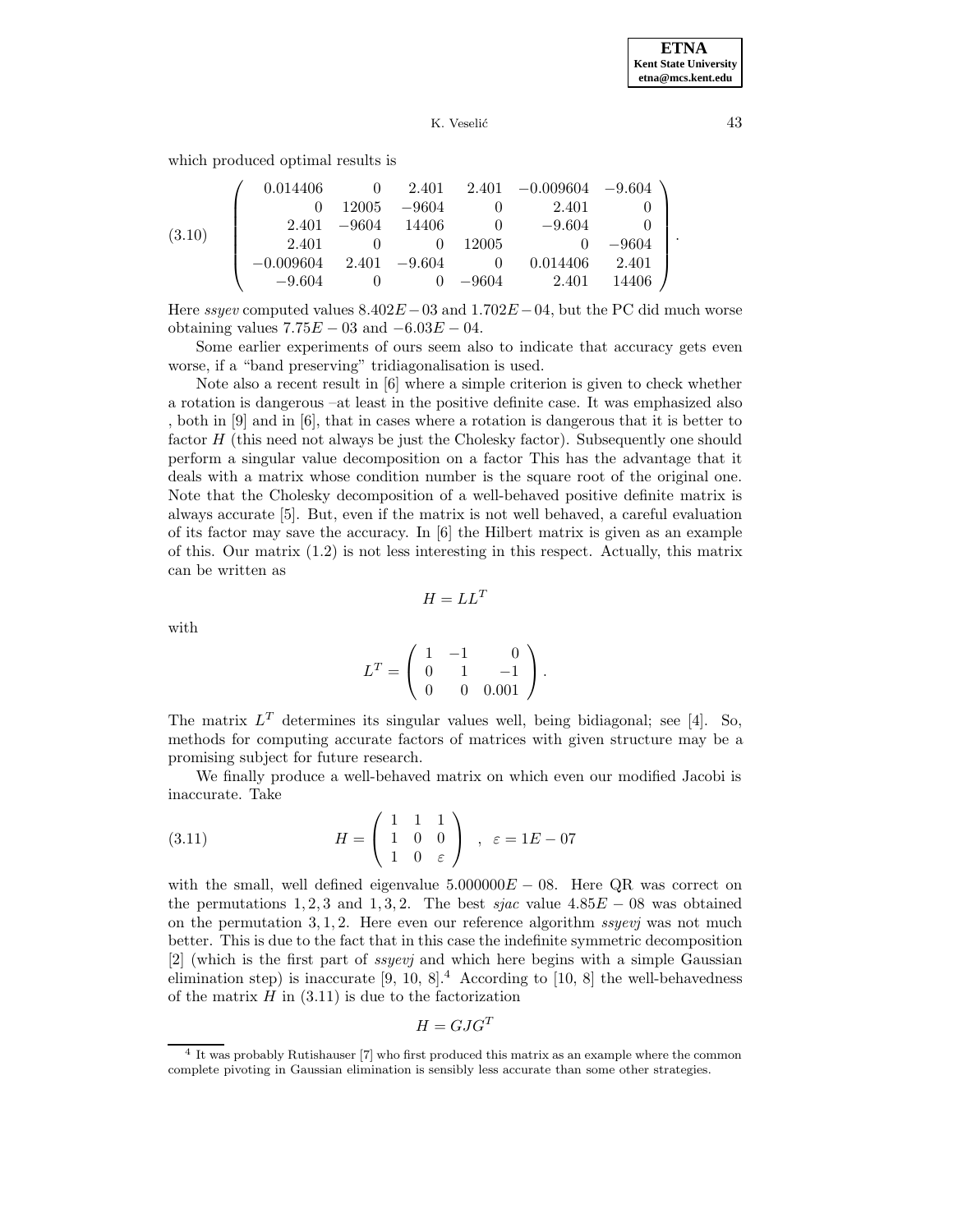with

$$
G = \left(\begin{array}{ccc} 1 & 0 & 0 \\ 0 & 1 & 0 \\ 0 & 1 & \sqrt{\varepsilon} \end{array}\right), \ J = \left(\begin{array}{ccc} 0 & 1 & 0 \\ 1 & 0 & 0 \\ 0 & 0 & 1 \end{array}\right).
$$

This factorization is obtained, when the indefinite symmetric decomposition algorithm is set to make an initial  $2 \times 2$  elimination step, instead of the  $1 \times 1$  one step which is prescribed by the strategy given in [2]. With this change ssyevj becomes accurate [8]. This example shows, that even in the indefinite case, good factorizations may be essential for accuracy.

**4. Recent LAPACK version (added in proof).** We briefly present the experimental results on the same types of matrices described above using the recent LAPACK version 2.0 compiled with Microsoft FORTRAN Visual Workbench v. 1.1 with its default options on a 486-PC. Qualitatively these results are similar to those described above. In most cases the version without eigenvectors (syev with the flag 'N') was more accurate than the one with them (syev with the flag 'V'). It was difficult to find a matrix of small dimension on wich both options would be inaccurate in all permutations. Although syev uses QR or QL version depending of the direction of grading, we found matrices on which the initial permutation, say 1,2,3,4 produced very different results from those on the reverse one 4,3,2,1. Here the column-norm increasing order has a slight advantage, but not significant enough to be generally recommended.

We illustrate this with two examples. The first example is

$$
(4.1) \left( \begin{array}{ccc} -1.0000000000000000 & +9 & -4.2948904163016274E-1 & 2.0647076965986236 \\ -4.2948904163016274E-1 & -5.5792431861865712E-2 & 8.1059562122547863 \\ 2.0647076965986236E+0 & 8.1059562122547863E+0 & 1.9719676162003452 \end{array} \right),
$$

which has a condition number about  $10^8$ . Here both 'N' and 'V' option were fully accurate on permutations 3,2,1 and 2,3,1. On 1,3,2 we had three correct figures, all others were even less accurate.

The second example is

(4.2) 
$$
\begin{pmatrix}\n3E+0 & 1E+0 & 1E+0 & -1E+0 \\
1E+0 & 1E+8 & 1E+0 & 1E+0 \\
1E+0 & 1E+0 & 3E+8 & 1E+0 \\
-1E+0 & 1E+0 & 1E+0 & 1E+0\n\end{pmatrix},
$$

which has (correctly rounded) eigenvalues

$$
3.0000000E + 8 \quad 1.0000000E + 8 \quad 3.4142136E + 0 \quad 5.8578641E - 1,
$$

and its condition number is about  $10<sup>8</sup>$ . Here no permutation and no option was able to produce a single accurate digit for the smallest eigenvalue. For the second smallest eigenvalue some permutations computed (with the 'N' flag) one accurate digit.<sup>5</sup>

**Ackowledgement.** The author is indebted to I. Slapničar, Z. Drmač, E. Pietzsch and W. Schumann for their comments and/or their help with the software. He is also indebted to the referee for his very useful suggestions.

<sup>5</sup> We tried this matrix with some more single-precision QR codes at hand. None produced better results.